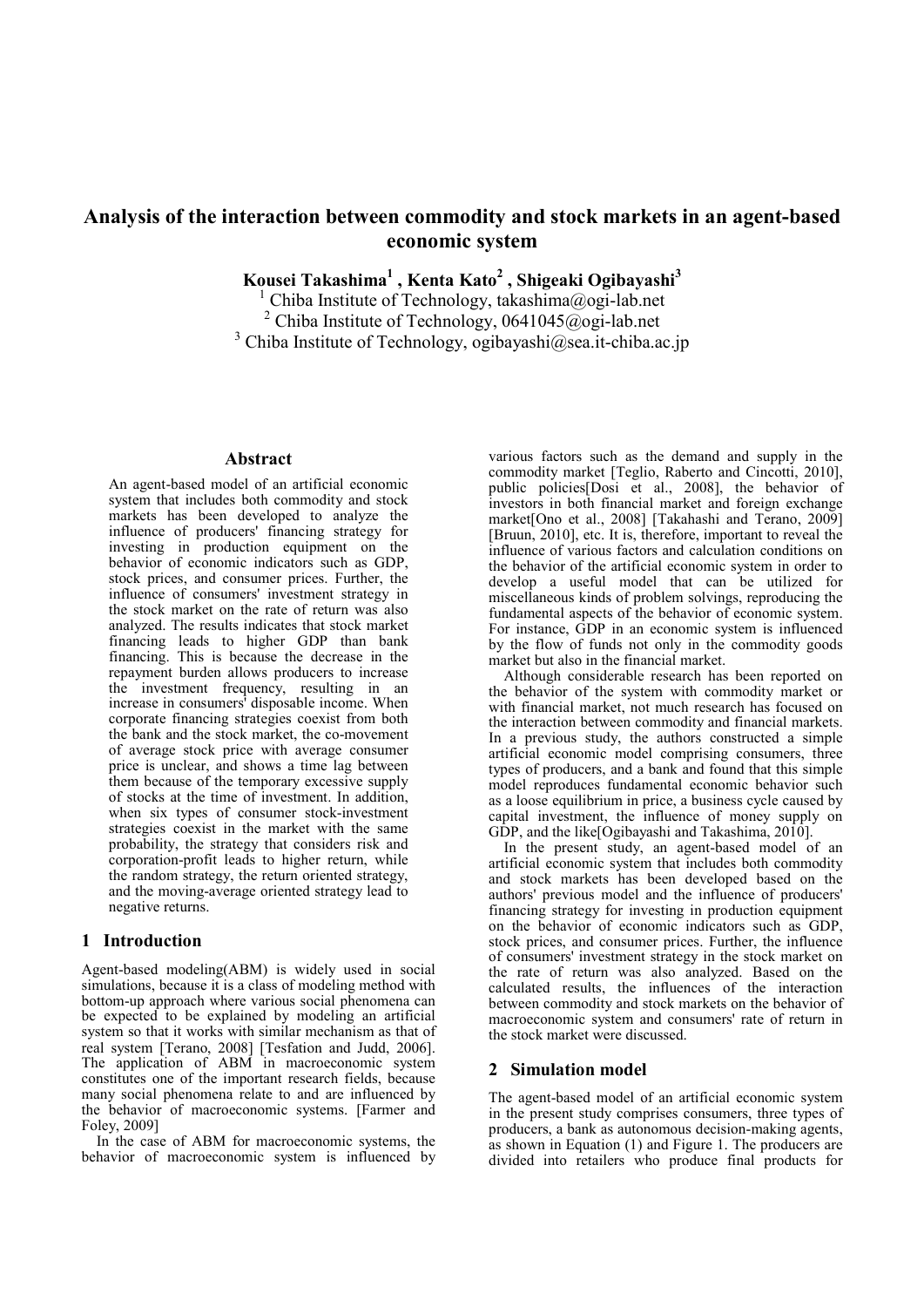consumers, wholesalers who produce and supply raw materials for retailers, and an equipment-maker who supplies equipment for the production of other types of producers.

*Agent* = {*C, P, B*}, 
$$
P = {R, W, E}
$$
 (1)  
\n*C*: *Cosumer, P*: *Product*, *B*: *Bank*  
\n*R*: *Retailer, W*: *Wholesaler, E*: *Equipment maker*

Outline of the model Deposit, Borrowing,<br>Repayment, Interest on loans Issuance of common Produce stock and purchase **Financial markets**  $F = - - - - - - -$ <br>Funds to new<br>shares sold<br>Funds to purchase (Stock) Fauinment Retaile Equipment Funds to purchase npment<br>1aker **Marke** Funds to sale imption goods Wholesaler **Raw materia** for retailer Labor Flow of money Flow of products and manpower

Figre1.Outline of model

Each agent has its own set of attributes and rules of action, and interacts with the others during the simulation. A set of attributes includes state variables such as amount of deposit, cash, etc., and parameters values such as the withdrawal ratio of deposits, utilities for each class of products, etc. Owing to the interactions among agents during the simulation, macro-level factors such as GDP, average market price of commodities, average stock price, Gini coefficient, etc. emerge as a result of calculations. The cash and deposits of each agent at the beginning of each fiscal period as state variables are given in Equation (2).

$$
MCic = MCi-1c + MDi-1c + Woli-1C + Wol = Expenditurelogi-1 + b wagei-1 + a0 (2)\nMDic = MDi-1c (1 - rwd) + (1 - b)xi-1 - a0 + Interesti-1c - Buyi-1wax1 + Salesi-1wax2 + Dividendi-1c\nMDip = MDi-1p + Salesi-1p + Interesti-1p - (Costi-1p + 
$$
\sum_{k \in C_1} w e e_k^{-1})
$$
\n-
$$
-Repaymenti-1p - Dividendi-1p
$$
\nwhere,  
\ni: Fiscal period  
\nMC: Cash possessed by agent , *MD*: Department of  
\n
$$
MC: Cash possessed by agent , MD: Department of\nExpenditurelogi: Expenditure of consumer to buy retail product\nBuystock: Expenditure of consumer to sales stocks\nDividend: Dividend income\nSalespro: Sales of producer to sales product\nRepayment: Agent's decrease in the balance of loaned money\nCost: Expenditure of retailer to buy raw materials\nwage' = Constrwage + Bonus'
$$
$$

*Interest Balanceof interest paid by thebank* : *r Ratio of withdrawn tototal deposit wd* :

The set of actions of each agent comprises period-based units, where one period is assumed to correspond to one month in the real system. During each period, some of the state variables of the agents will change in value, due to interactions among agents. At the end of each fiscal

period, each agent settles its accounts through a double-entry bookkeeping method. By summing up the calculated data of all agents, an input-output table with respect to the artificial system is defined and a GDP value is obtained for each fiscal period. The rules of action for each type of agent are assumed as shown below.

## **2.1 Consumer Agent**

Consumer agents work at one of the producers where they receive wages, pay tax in line with their income, and buy products and stocks within the limit of cash at hand. The details of the rules of actions in the commodity and stock markets are as shown below.

### **2.1.1 Action rule in the commodity market**

Consumers buy products supplied by retailers according to their utility functions defined by Equation (3) within the limit of cash at hand, where a weight of utility is randomly assigned to each consumer with a uniform distribution. When there are products of the same class available in the market at different prices, the consumer is assumed to select and purchase the cheapest one among them.

utility = weight × 
$$
u(\xi)
$$
  
  $u(\xi) = 0,1,1.2,1.25,1.25,...$  if  $\xi = 0,1,2,3,4...$  (3)  
weight : weight of utility

The cash at hand is defined as the sum of the Keynesian consumption function and the money withdrawn from the consumer agent's bank accounts as shown in Equation (4).

*Consumption budget*<sup>*i*</sup> =  $a_0 + bx^{i-1} + MD_c^i$   $r_{withdraw}$ (4)

## **2.1.2 Action rule in the stock market**

Consumers buy and sell stocks aiming to get profit in the stock market. It is assumed that they can buy stocks when each of their balance of deposit exceeds 10000 and they can sell stocks of certain firm when they possess them. The budget for buying stocks is defined as shown in Equation (5) where  $r_{stock-investment}$  is randomly assigned at the time of investment between 0 and 0.5 with uniform distribution.

$$
budget_{stock-investment}^i = r_{stock investment}MD_C^i (1 - r_{withoutdraw})
$$
\n
$$
r_{stock-investment} : Ratio \ for stock investment
$$

The following 6 strategy for buying and selling stocks are assumed in the present study.

## ① **Moving-average oriented strategy**

The consumer assesses the future stock price of a firm according to the moving-average of the stock price for the past n periods and selects and buys stocks sot that their expected profit would be maximized as shown in Equation (6), where  $\delta(0.8,1.2)$  stands for a random number of uniform distribution between 0.8 and 1.2 which is specified to each of the consumer with different value.

$$
\begin{aligned}\n\text{maxize } \pi &= \left( \sum_{j=t-n}^{t} p_{k,j} \right) / n \times \delta(0.8, 1.2) - p_{k,t} \\
\text{where,} \\
\pi &: Expected\ profit \\
p_{k,j} &: Stock\ price\ of\ kth\ firm\ at\ jth\ period\n\end{aligned} \tag{6}
$$

 $δ$ (0.8,1.2): Random number of uniform distribution between 0.8 and 1.2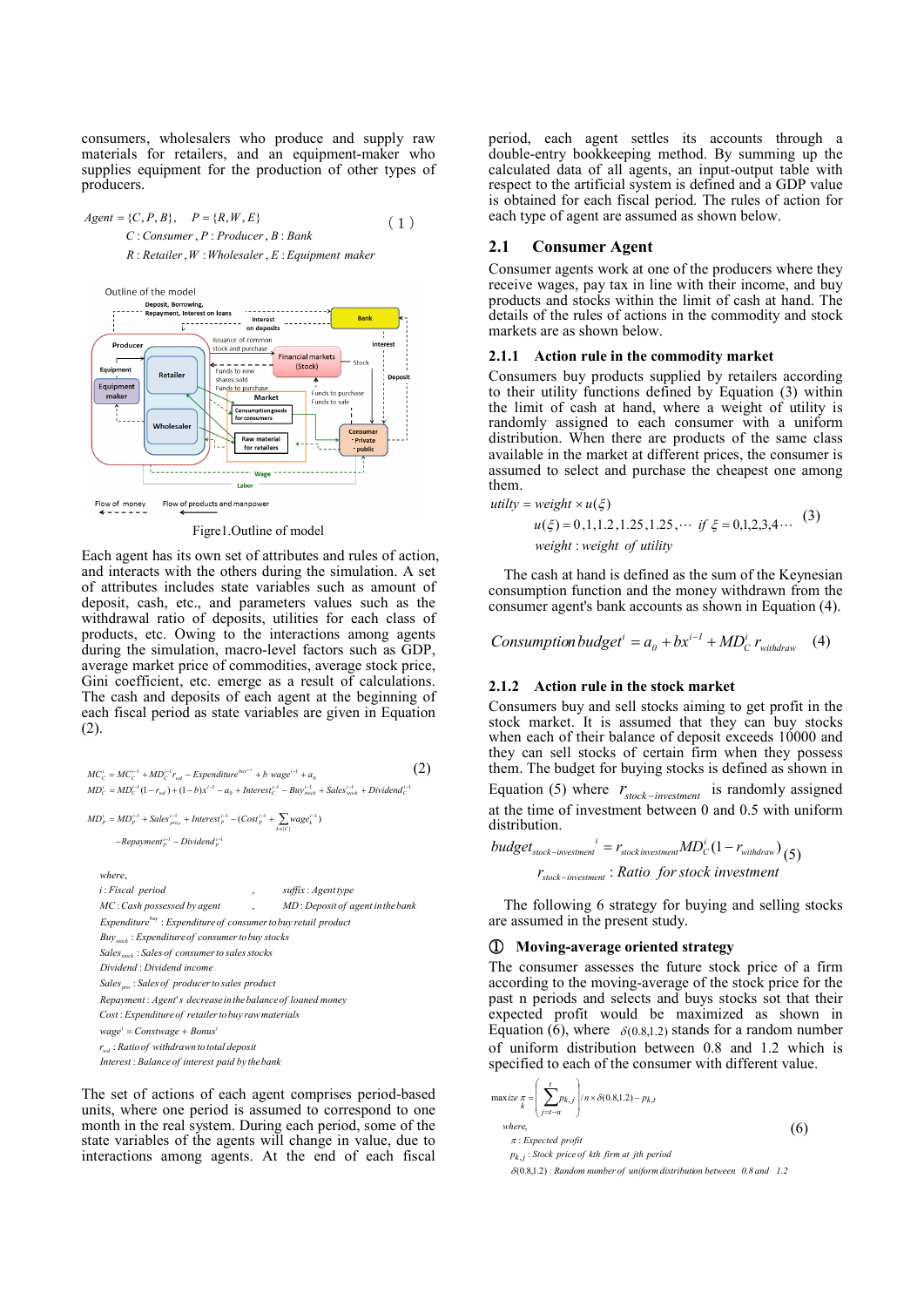### ② **Corporation-profit oriented strategy**

The consumer buys the stocks with a probability proportional to the earnings per share averaged for n periods as given in Equation (7), where n is assumed 12 in the present study.

$$
P_k = A_k / \sum_{i=1}^{m} A_i,
$$
\n
$$
P_k : \text{Probability of buying } k^{th} \text{ firms share}
$$
\n
$$
A_i : earnings \text{peraharaweraged foraperiods}, \ i \in \{\text{firms with } A_k > 0\}
$$

## ③ **Random strategy**

The consumer buys and sells stocks randomly. within the limit of purchasing budget.

#### ④ **Return and risk oriented strategy**

The producer buys and sells stocks so that the sum of the rate of return and inverse of the rate of risk would be maximized as given in Equation (8), where risk is assumed to be assessed by the square of standard deviation of the rate of return and  $\alpha$  is the weight constant between 0 and 1.

maximize 
$$
\alpha \frac{r_1}{r} + (1 - \alpha) \frac{\overline{\sigma}^2}{\sigma_i^2}
$$
  
\n $r_1$ : rate of return of *ith firm's* stock during 12 periods  
\n $\sigma_i$  standard deviation of *ith firm's* stock during 12 periods  
\n $\overline{r}$ : average rate of return for the firms with positive profit  
\n $\overline{\sigma}$ : average standard deviation of *ith* stock for firms with positive profit

Thus, the return and risk oriented strategy is divided into 3 strategies depending on the range of the value of  $\alpha$  : risk oriented strategy with  $\alpha$  being between 0 and 0.3, balance-of-return-and-risk oriented strategy with  $\alpha$  being between 0.3 and 0.7 and return oriented strategy with  $\alpha$  being between 0.7 and 1.0.

As explained above, the following 6 types of consumers are assumed to coexist with the same probability.

- 1) Moving-average oriented strategy
- 2) Corporation-profit oriented strategy
- 3) Random strategy
- 4) Risk oriented strategy( $\alpha = 0 \sim 0.3$ )
- 5) Balance-of-return-and-risk oriented strategy  $(\alpha = 0.3 \sim 0.7)$
- 6) Return oriented strategy ( $\alpha = 0.7 \sim 1.0$ )

### **2.2 Producer Agent**

Producers hire consumers as employees, pay wages, make production plans, produce products of several types, supply and sell those products in the commodity market and deposit and withdraw money from the bank account at every fiscal period. The wages comprise a fixed salary that is randomly assigned to each employee between a lower and an upper limit, and a bonus is given when the profit of the producer is positive. The amount of bonus is defined as the bonus ratio times the producer's surplus money, and it is uniformly assigned to each of the employees.

### **2.2.1 Action rule in the commodity market**

The retailers and wholesalers decide both the amount and price of each class of product at production planning, where the price is increased or decreased depending on

the amount of goods in stock at the end of the previous period. The amount of production is decided, such that the probability of the occurrence of being out of stock is less than 5%; this is estimated based on the total sales during the most recent 10 periods. When the estimated price is lower than the running cost per product, the minimum price is set to be the running cost. On the other hand, when the estimated amount of production is less than  $80\%$ of the production capacity, the minimum amount of production is set to be that amount. The production capacity Y is defined by a Cobb-Douglas type function as shown in Equation  $(9)$ , where K is the number of pieces of equipment for production, L is the number of employees, and is  $0.25$ . The coefficient A is assigned to each agent randomly between a lower and an upper limit.

$$
Y = AK^{\alpha}L^{1-\alpha} \tag{9}
$$

Retailer and wholesaler each initially have one unit of equipment. they increase that number during the simulation by buying equipment from the simulation by buying equipment from the equipment-maker when the production at maximum capacity continues for longer that a certain critical length of time. All of the necessary amount of money for investment is financed from the bank or from the stock market or by the self-financing according to the financing strategy rule given in the next section.

Retailers and wholesalers also have a bankruptcy rule. When a period of no sales with respect to a certain class of products continues for more than a certain critical length of time, the producer ceases production of that class of product. The producer goes bankrupt when he ceases the production of all classes of products.

Retailers also have a layoff rule. When the period of negative profit continues for more than a certain critical time, one of the employees is laid off and assigned to the producer whose amount of accumulated profit is the largest among the producers.

The equipment-maker produces equipment in line with the requirements of the retailers and wholesalers, within its production-capacity limit. In the present study, the price of the equipment is assumed to be constant and production-capacity limit is assumed to be 4 per period. The production capacity of the equipment-maker is assumed to be constant during the simulation.

#### **2.2.2 Financing strategy rule**

Retailers and wholesalers finance the necessary amount of money for investing in production equipment from the bank or from stock market or by the self-financing according to the financing strategy rules which is assumed to be the following 5 strategies.

1) bank financing (strategy A), where all of the necessary amount of money is financed from the bank. The borrowed money is constantly repaid each period, for a constant number of consecutive repayment periods which is assumed to be 120 in the present study. Additional investment during the repayment periods is assumed to be not allowed.

2) stock-market-with-bank financing (strategy B), where producers issues new shares and sell them in the stock market. The obtained money in the stock market is used for buying an equipment. If the obtained money is less than the necessary amount of money for investment, the insufficient funds are financed from the bank. After financing from the stock market, the producers pay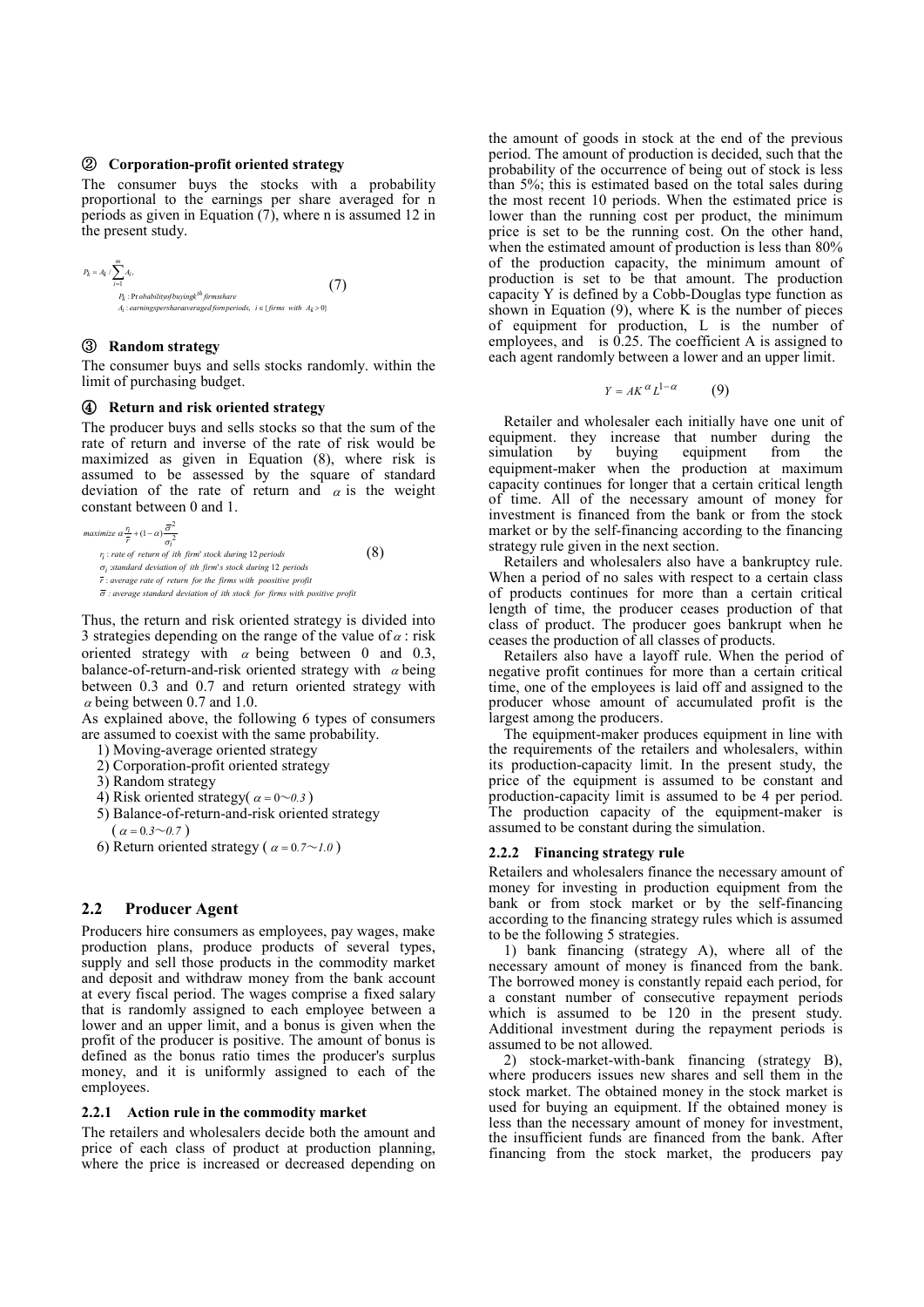dividends to the shareholders every fiscal period where a dividend is defined as the dividend rate times of the face value. The dividend rate is assumed to be 2 % in the present study. When the surplus money of a producer is less than the amount of money required for dividends, the producer can set the dividend rate to be 0%. The producer also can buy its own shares in the stock market within the limit of 5% of its deposit when positive-profit settlement continued for 10 periods.

3) stock-market-with-internal-funds financing (strategy C) , where the producer's obtained money by issuing new shares is less than the necessary amount of money for investment, the insufficient funds are self-financed from its internal funds. Other rule of the producer is the same with that of stock-market-with-bank financing strategy.

4) combination-of-strategy-A-and-B financing (strategy D), where the strategy of minimum cost among strategy A and strategy B is selected for financing.

5) combination-of-strategy-A-and-C financing (strategy E), where the strategy of minimum cost among strategy A and strategy C is selected for financing.

### **2.3 Bank agent**

The bank keeps the surplus money of other agents in their respective bank accounts, and lends money as long-term loans to producers, in line with their demands for investment. The charging interest rate for long-term loans is assumed to depend on the producer's capital ratio so that the lending interest rate is increased with decreasing capital ratio as shown in Table 1. The bank also pays wages to its employees and lends money as short-term loans to producers, in line with their requirements when they become short of working capital. The charging interest rate for short-term loans is assumed to be 1%.

In addition, the initial amount of funds in the bank is set to be very large in the present study, so that there is no limitation on lending money to meet the demand of producers, except for the rejection of lending during the repayment stage.

Table 1 Lending interest rate for long-term loans

| Capital ratio | Lending rate |
|---------------|--------------|
| More than 80% | 1.50%        |
| 50~80%        | 2%           |
| $30 - 50%$    | 3%           |
| 5~30%         | 5%           |
| Less than 5%  | О%           |

#### **2.4 Market**

The market in the present study is composed of commodity market and stock market. Market is the place where agents do economic activities and interact each other.

#### **2.4.1 Commodity market**

Commodity market in the present study is the place which deals with the transactions of commodities such as products for consumers supplied by retailers, raw materials for retailers supplied by wholesalers and equipments for production of retailers and wholesalers supplied by an equipment-maker. The transactions such as supply, buying and selling are done by agents every period. Retailers and wholesalers decide both the amount and price of goods based on the amount of goods in stock at the end of previous period. The buyers such as

consumers and retailers purchase goods. When there are goods of the same class available in the market at different prices, the buyers purchase the cheapest one among them. Thus, the price of goods purchased is determined every period as a result of interactions among buyers and sellers. On the other hand, equipments are produced on order and the price is assumed to be constant in the present study.

#### **2.4.2 Stock market**

Stock market in the present study is the place which deals with the transactions of stocks. Stock market is divided into primary market which deals with the transactions of newly issued shares and secondary market which deals with the transactions of outstanding stocks.

## **Primary market**

Retailers and wholesalers issue new shares to finance the necessary amount of money for investing in production equipment and sell them in the primary market. The face value of a share is assumed to be constant as 1000. The offering price of a share is determined by a method similar to the book building method. Namely, the price of its own shares outstanding in the secondary market is defined as standard price. The price between 0.9 and 1.1 times of standard price is offered to the consumers. Then consumers apply for buying the shares at its limit price within the range of the offered price. Then the minimum limit price in financing the necessary amount of money is defined as offering price of the newly issued shares.

#### **Secondary market**

Consumers buy and sell stocks in the secondary market. The producer also can buy stocks of its own shares within the limit of 5% of its deposit when positive-profit settlement continued for 10 periods.

The contract price of stocks is determined so that bidding price is changed until the amount of sell order becomes coincident with the amount of .buy order.

### **3 Simulation Conditions**

A simulation program was constructed using C++ , with object-oriented programming.

| Table <sub>2</sub> Fixed parameters and initial values of variable |
|--------------------------------------------------------------------|
| parameters                                                         |

| (a) Parameter values of the base run    |                     |  |  |  |
|-----------------------------------------|---------------------|--|--|--|
| Maximum fiscal periods                  | 360                 |  |  |  |
| Fixed salary                            | 7000~7500           |  |  |  |
| Bonus ratio                             | 0.95                |  |  |  |
| Number of product class                 | 12                  |  |  |  |
| Class of product with positive utility  | 3 of 6              |  |  |  |
| Weight of utility                       | $0.3 - 1.1$         |  |  |  |
| Loan Interest                           | 3%                  |  |  |  |
| Deposit interest rates                  | 0.50%               |  |  |  |
| Repayment period                        | 120                 |  |  |  |
| Investment value                        | 500000              |  |  |  |
| Critical flag number to quit production | 20                  |  |  |  |
| The lower limit of production           | 70% of its capacity |  |  |  |
| Increasing production capacity flag     | 10                  |  |  |  |
| Number of consumer                      | 300                 |  |  |  |
| Number of retailer                      | 60                  |  |  |  |
| Number of wholesaler                    | 9                   |  |  |  |
| Number of equipment maker               |                     |  |  |  |
| Number of bank                          |                     |  |  |  |
| 株式投資最低参加保有資金                            | 10000               |  |  |  |
| 額面価格                                    | 1000                |  |  |  |
| 配当率                                     | 2%                  |  |  |  |

| (b) Initial conditions whose value may change during<br>each run of simulation |               |  |  |
|--------------------------------------------------------------------------------|---------------|--|--|
| Consumer deposit                                                               | 30000~50000   |  |  |
| Capital of R and W                                                             | 80000~160000  |  |  |
| Capital of equipment maker                                                     | 200000~220000 |  |  |
| Capital of bank                                                                | 96000000      |  |  |
|                                                                                | ~104000000    |  |  |
| Price of wholesaler products                                                   | $130 - 160$   |  |  |
| Price of retailer products                                                     | 2850~3150     |  |  |
| A in equation (4) for W                                                        | $300 - 200$   |  |  |
| A in equation (4) for R                                                        | $18 - 8$      |  |  |

The parameter values which is constant during the simulation is given in Table 2(a), including the number of agents which are 300,60,9,1,1 for consumers, retailers, wholesalers, an equipment-maker and a bank respectively.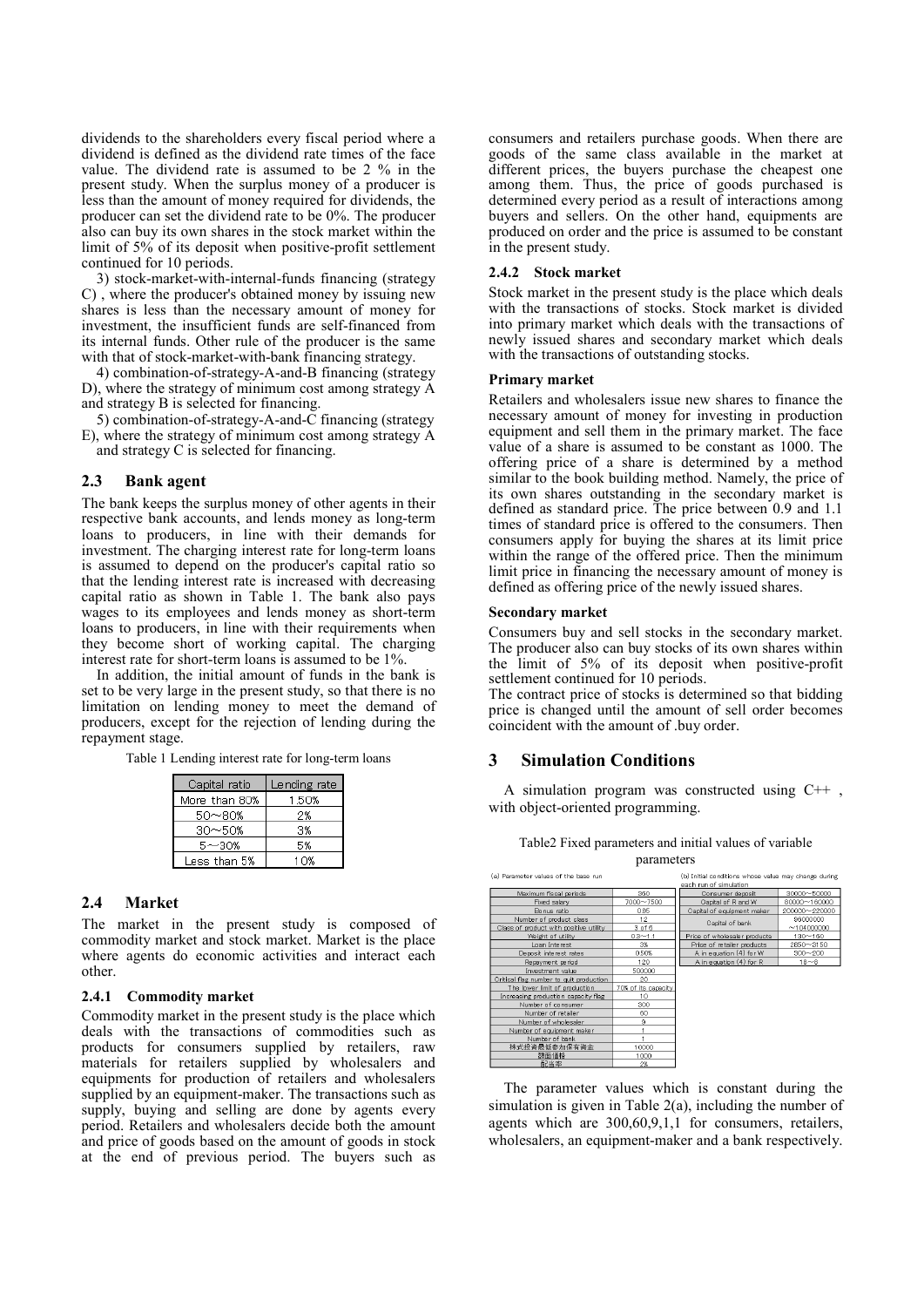The maximum number of fiscal periods for each run of simulation is also constant as 360.

The parameter values given in Table s(b) state variables which are initially assigned randomly between certain values but may change during each run of simulation because of the interactions between agents

The experimental conditions for the analyses of the influences of financing strategy of producers and the investment strategy of consumers in the stock market are given in Table 3.

In the case of the analysis of the influence of financing strategy, the behavior of economic indicators such as GDP, consumer prices and stock prices are calculated under the condition where the financing strategy is specified as one of five strategies for all producer agents and investment strategies of consumers consist of three of six strategies with the same probabilities as shown in Table 3.

In the case of the analysis of the influence of investment strategy of consumers, the average rate of return of each agent in the stock market during 360 periods was calculated as well as the chronological change in economic indicators during the periods. These average rates of returns are again averaged for each investment strategy. The financing strategy of producers is assumed strategy B for all producer agents.

Table3.Parameters of experimental levels

| vanable parameters as experimental levels                      |                                   |       |        |                                           |        |      |
|----------------------------------------------------------------|-----------------------------------|-------|--------|-------------------------------------------|--------|------|
|                                                                | Analysis of financing of producer |       |        | Analysis of strategy of<br>consumer stock |        |      |
| Ratio of retailer of financing                                 |                                   |       |        |                                           |        |      |
| Bank financing                                                 | 100%                              | O%    | O%     | 0%                                        | C%     | 0%   |
| Stock-market-with-bank financing                               | O%                                | 00%   | O%     | O%                                        | O%     | 100% |
| Stock-market-with-internal-funds financing                     | O%                                | 0%    | 100%   | O%                                        | C%     | 0%   |
| Combination-of-strategy-A-and-B financing                      | O%                                | O%    | O%     | 100%                                      | O%     | 0%   |
| Combination-of-strategy-A-and-C financing                      | O%                                | O%    | O%     | O%                                        | 100%   | 0%   |
| Ratio of consumer of strategy<br>for buying and selling stocks |                                   |       |        |                                           |        |      |
| Moving-average oriented strategy                               |                                   | 33.3% |        |                                           | 16.60% |      |
| Corporation-profit oriented strategy                           | 33.3%                             |       |        | 16.60%                                    |        |      |
| Random strategy                                                | 33.3%                             |       | 16.60% |                                           |        |      |
| Risk oriented strategy                                         | O%<br>O%                          |       |        | 16.60%                                    |        |      |
| Return-and-risk oriented strategy                              |                                   |       |        | 16.60%                                    |        |      |
| Return oriented strategy                                       | O%                                |       | 16.60% |                                           |        |      |

## **4 Simulation Results**

## **4.1 Analysis of the influence of financing strategy on economic indicators**

## **4.1.1 Influence of financing strategies on the behavior of GDP**

Influence of financing strategies on the chronological change in GDP is shown in Figure 2. Chronological change in the total amount of money for investment is given in Figure 3.<br>In the case

In the cases of bank financing and<br>ock-market-with-bank financing, GDP shows stock-market-with-bank up-and-down movement in periods. This is because, as the both strategies contain bank financing, inflow of funds from the bank into the market and outflow of funds from the market into the bank are periodically occur during the simulation. The inflow of funds into the market occurs due to the investment in production equipment, resulting in an increase in GDP, while outflow of funds from the market occurs due to the repayment of loans, resulting in an decrease in GDP. The basic mechanism of this business cycle is discussed in the authors' previous work[Ogibayashi and Takashima, 2010]. In the case of stock-market-with-internal-funds financing, on the other hand, periodical movement in GDP disappears as shown

in Figure 2. .This is because, as this type of strategy does not contain bank financing at all, the inflow and outflow of funds in the market does not occur.

It is also noted in Figure 2 that ,compared with bank financing, stock-market-with-internal-funds financing shows higher GDP. This is because the decrease in the repayment burden, which is brought by financing in the stock market, allows producers to increase the investment frequency as given in Figure 3, resulting in an increase in consumers' disposable income.

It is also noted in Figure 2 and Figure 3 that the stock-market-with-internal-funds financing strategy shows much higher GDP than those of other strategies. This is because, in addition to the effect of decreasing repayment burden, the funds of producers' bank accounts come to recirculate in the market due to the self-financing with internal funds. This, in turn, increases the consumers' disposable income, resulting in the increase in the investment frequency of producers as shown in Figure 3. The decrease in the repayment burden also contributes to the increase in the investment frequency.



Figure2. Influence of financing strategies on GDP.



Figure3. Influence of financing strategies on the frequency of investment.

### **4.1.2 Mutual dependence among GDP, consumer prices and stock prices.**

The mutual dependence among GDP, average consumer price and average stock price was analyzed for each financing strategy. In the case of bank financing, a clear relationship between average product price and GDP is observed as shown in Figure 4. This tendency also observed in the real system as pointed out in the authors' previous work[Ogibayashi and Takashima, 2011]. The reason for this tendency is that there is a clear relationship between total sales of producers and total income of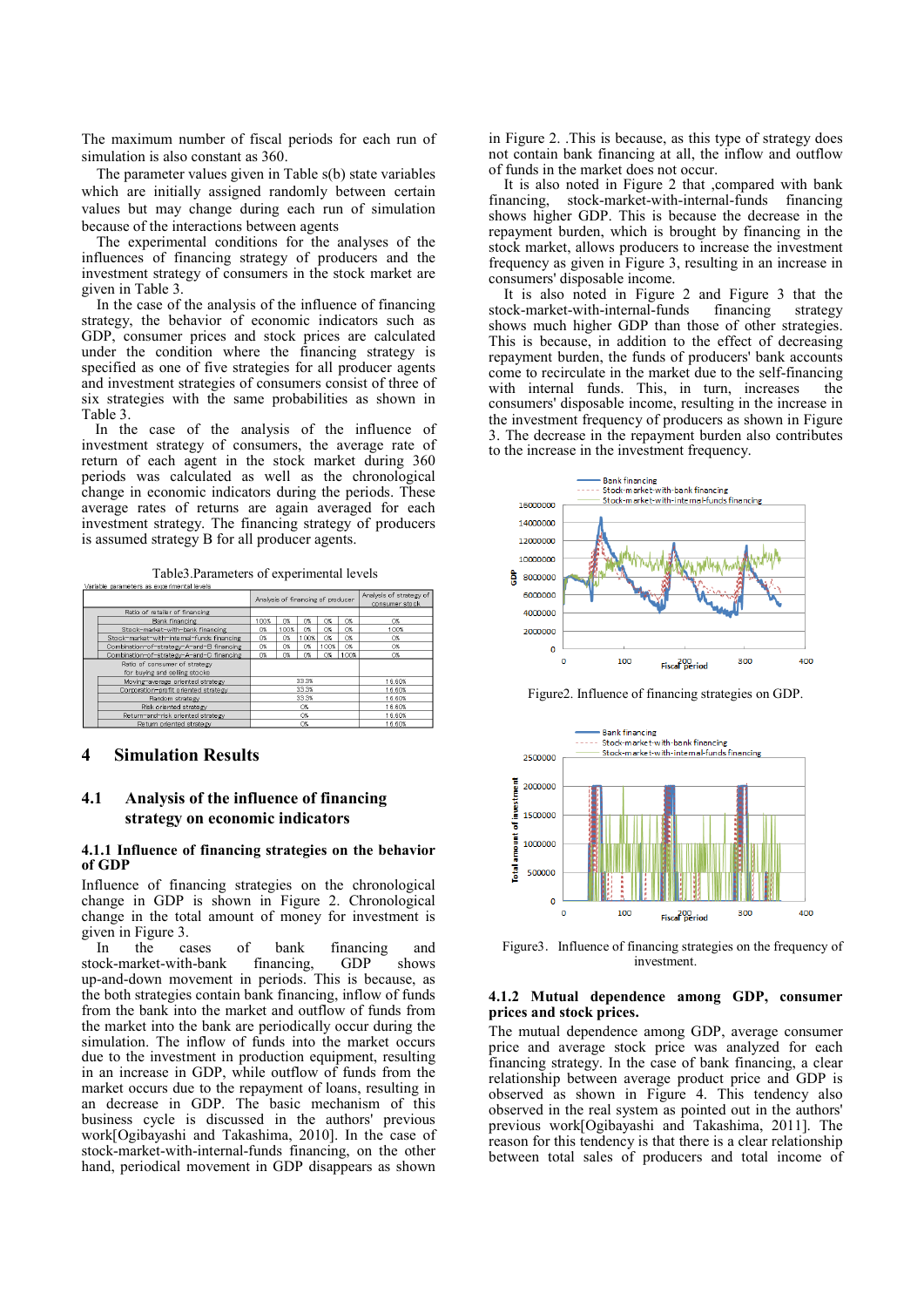consumers, because consumers' income is paid from the producers' total sales.

In the case of stock-market-with-bank financing strategy, co-movement of average product price and GDP is also observed, but the co-movement of average stock price with average product price is not clear and shows a time lag between them. This tendency is caused because, at the beginning of booming stage, newly issued stocks are temporarily supplied excessively due to the investment in production equipment, causing the decrease in average stock price , while the investment results in the increase of money supply in the market, causing the increase in consumers income and demand, which in turn results in the increase in average product price as shown in Figure 6. Thus, the time lag occurs between average consumer price and average stock price.



Figure 4. Chronological change in GDP and consumer prices in the case of bank financing strategy.



Figure 5. Chronological change in GDP, average product price and average stock price in the case of stock-market-with-bank financing strategy



Figure 6. Chronological change in average stock price, consumer's deposit and retailer's deposit(upper) and newly issued shares (lower) in the case of stock-market-with-bank financing strategy

In the case of stock-market-with-internal- funds financing strategy, co-movement of average product price and GDP is also observed as shown in Figure 7. Average stock price, on the other hand, does not show co-movement with average product price and keep increasing with period as shown in Figure 7. This tendency is caused because, in addition to the effect of decreasing repayment burden, the funds of producers' bank accounts come to recirculate in the market due to the self-financing with internal funds. This, in turn, increases the consumers' disposable income, resulting in the increase in the investment frequency of producers. As some part of the consumer's disposable income is used for buying both commodity goods and stocks, it is considered that average prices of products and stocks are determined as result of demand and supply in both markets.



Figure 7. Chronological change in GDP, average product price<br>and average stock price in the case of and average stock price in the case of stock-market-with-internal-funds financing strategy.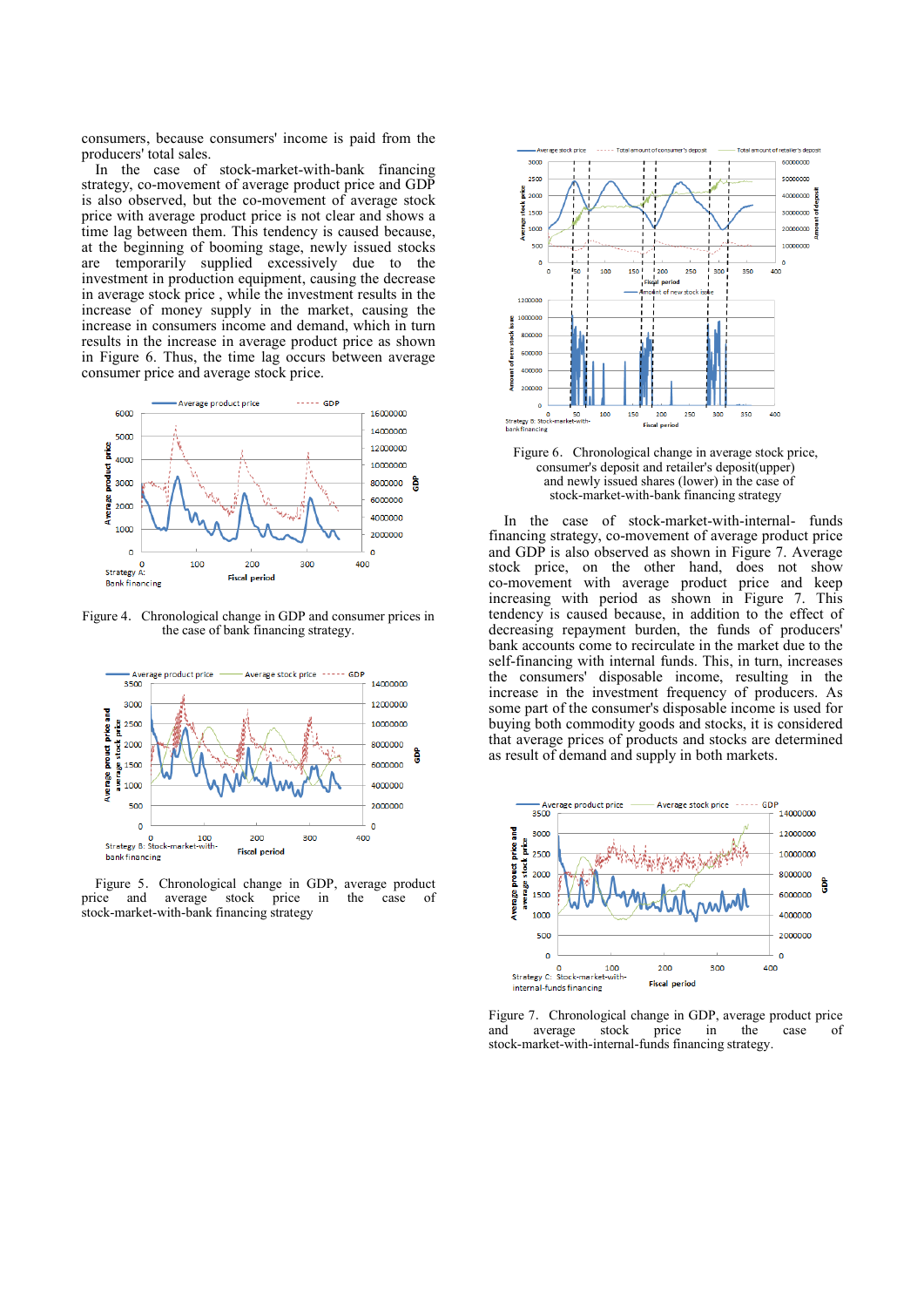

Figure 8 Chronological change in average stock price, consumer's deposit and retailer's deposit(upper) and newly issued shares(lower) in the case of stock-market-with-internal-funds financing strategy.

#### **4.1.3 Influence of mixed financing strategy on the behavior of GDP**

Chronological change in GDP is given in Figure 9 for bank financing, financing with combination of strategy A and B (strategy D), and financing with combination of strategy A and C (strategy E), where strategy A is bank financing strategy, strategy B is stock-market-with-bank<br>financing strategy and strategy C is financing strategy, and strategy C is stock-market-with-internal-funds financing strategy.

It is noted in Figure 9 that stock-market financing increases GDP and internal-funds financing has the largest effect in increasing GDP. The reason for this tendency is the same as explained in 4.1.1. It is also noted that cyclic movement in GDP becomes vague by the addition of internal-funds financing strategy.



Figure 9. Influence of mixed strategies on GDP

## **4.2 Analysis of the influence of consumer investment strategy on the rate of return**

The influence of investment strategy of consumers on the average rate of return was calculated under the condition of financing strategy B. These average rates of returns are again averaged for each investment strategy of consumers . The financing strategy of producers is assumed strategy B for all producer agents.

 The chronological changes in GDP, average product price and average stock price are shown in Figure 10 for reference. As pointed out in section 4.1.2, the co-movement of average stock price with average product price is unclear.

 Under this condition, the calculated average rate of return for each investment strategy is calculated as shown in Table 4. It is noted that the risk oriented strategy offered the highest return, followed by the return-and-risk oriented strategy, the corporation-profit oriented strategy, while the random strategy, the return oriented strategy, and the moving-average oriented strategy lead to negative returns.Compared with risk oriented strategy, the rate of return of the corportion-profit oriented strategy seems to be too small. This is considered because the ratio of agents with corporation -profit oriented strategy is only 1/6 in the present study and preferable strategy depends on the ratio of agents with each strategy.

 The fact that the strategy that considers risk and corporation-profit leads to higher return seems to be reasonable and suggests that the present model works and reproduces the fundamental aspects of real system. As the preferable strategy depends on the ratio of strategies in the real system, the detail of the study on the relationship between the rate of return and investment strategy will be remained as a future subject.



Figure 10 Calculated GDP, average product price and average stock price in the analysis of the influence of consumer investment strategy.

| Investment strategy                  | Rate of return(%)    |
|--------------------------------------|----------------------|
| Moving-average oriented strategy     | $\blacktriangle$ 0.1 |
| Corporation-profit oriented strategy | 1.3                  |
| Random strategy                      | $\blacktriangle$ 4.2 |
| Risk oriented strategy               | 17.0                 |
| Return-and-risk oriented strategy    | 87                   |
| Return oriented strategy             | ⊾ ក 9                |

Table 4. Average rate of return for various investment strategies in stock market.

## **5 Discussion**

#### **5.1 Co-movement between economic indicators**

As a result of the analysis of the influence of financing strategy on the behavior of economic indicators such as GDP, stock prices and consumer prices, it was found that there is a clear co-movement of GDP with average consumer price, while co-movement of average stock price with average consumer price is not clear and shows a time lag between them, because of the temporary excessive supply of stocks at the time of investment. In other words, the time lag between average stock price and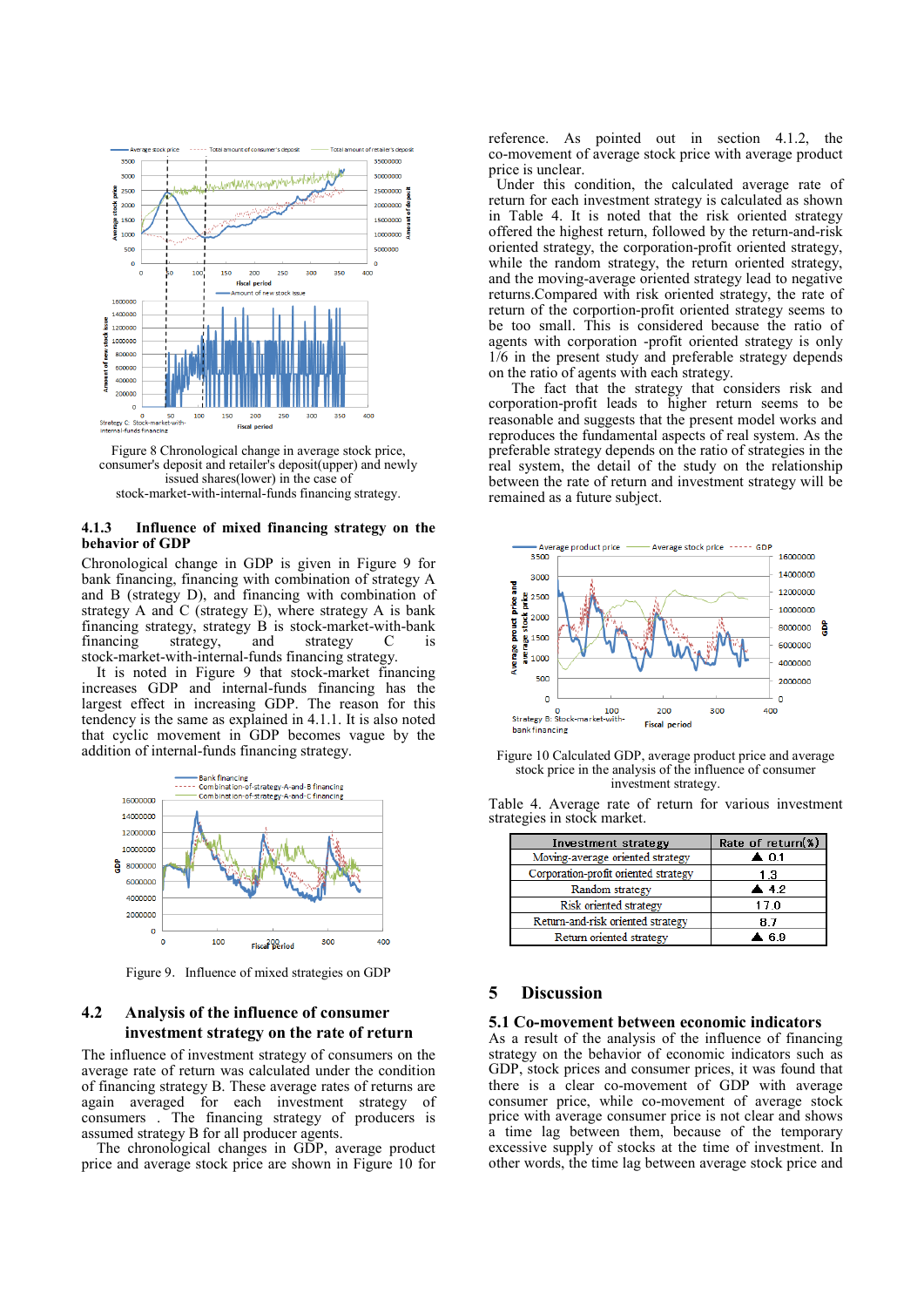average consumer price is caused because there is a time lag between the increase in consumers' disposable income and the increase in the supply of stocks.

 The co-movement or time lag between the economic indicators, the chronological change in GDP, consumer price, and average stock price is examined in the real system. According to the International Monetary Fund World Economic and Financial Surveys, "World World Economic and Financial Surveys, Economic Outlook Database" [International Monetary Fund, 2012], we can see a clear co-movement between GDP and consumer price index as shown in Figure 11 as reproduced in the present model.



Figure 11. Chronological change in GDP and consumer price index observed in Japanese economy, showing co-movement between GDP and average consumer price.

Figures 12 and 13 indicate the chronological movement of stock price and GDP and average consumer price respectively according to the real data of GDP and average stock price supplied by Nikkei Indexes "Archives: Historical Data(Nikkei 225)" [Nikkei Indexes, 2012]. The co-movement of average stock price with GDP or average consumer price is not clear as shown in Figures 12 and 13. In addition, it is noted that when GDP is increasing between 1990 and 2000, average stock price shows downward trend and there seems to be a time lag between them after 2005. Thus, a time lag between the movement of average stock price and consumer price or GDP seems to frequently occur in the real system. The reason for this tendency is considered that there is a time lag between the increase in consumers' disposable income and the increase in the supply of stocks due to the investment of firms.



Figure 13. Chronological change in average stock price and

GDP observed in Japanese economy.



Figure 14. Chronological change in average stock price and

consumer price index observed in Japanese economy.

### **5.2 Interaction between commodity and stock markets**

As explained in section 4.1.1, financing from stock market leads to higher GDP than bank financing. This is because the decrease in the repayment burden allows producers to increase the investment frequency, resulting in an increase in consumers' disposable income.It should be pointed out that this tendency is the result of the interactions between commodity and stock markets, because stock-market financing and the consumers' buying stocks are the events in the stock market, while the investment in production equipment and the increase in consumers' disposable income are the event in the commodity market. In addition the increase in the consumers' disposable income leads to the increase in demand not only in the commodity market but also in the stock market. Thus, the event that occurs in the commodity market influences the event in the stock market and vice versa. and the influence of stock-market financing on the economic indicators is the result of the interaction between two markets.

Similarly, the time lag that occurs in the relationship between average stock price and GDP or average consumer price is also the result of the interaction between two markets.

In the real system, many economic indicators are influenced by the interactions among various markets that includes not only commodity and stock markets but also other markets such as bond market, exchange market, import and export markets. It requires tedious work to develop a model that takes into account all of thes markets. The present study, however, suggests that taking account of interactions between markets is very important and, in some cases, indispensable in reproducing fundamental aspects of economic indicators in agent-based modeling.

### **6 Conclusion**

An agent-based model of an artificial economic system that includes both commodity and stock markets has been developed and the influence of producers' financing strategy for investing in production equipment on the behavior of economic indicators was analyzed. further, the influence of consumers' investment strategy in the stock market on the rate of return was also analyzed and following findings were obtained.

1) Financing from stock market leads to higher GDP than bank financing. This is because the decrease in the